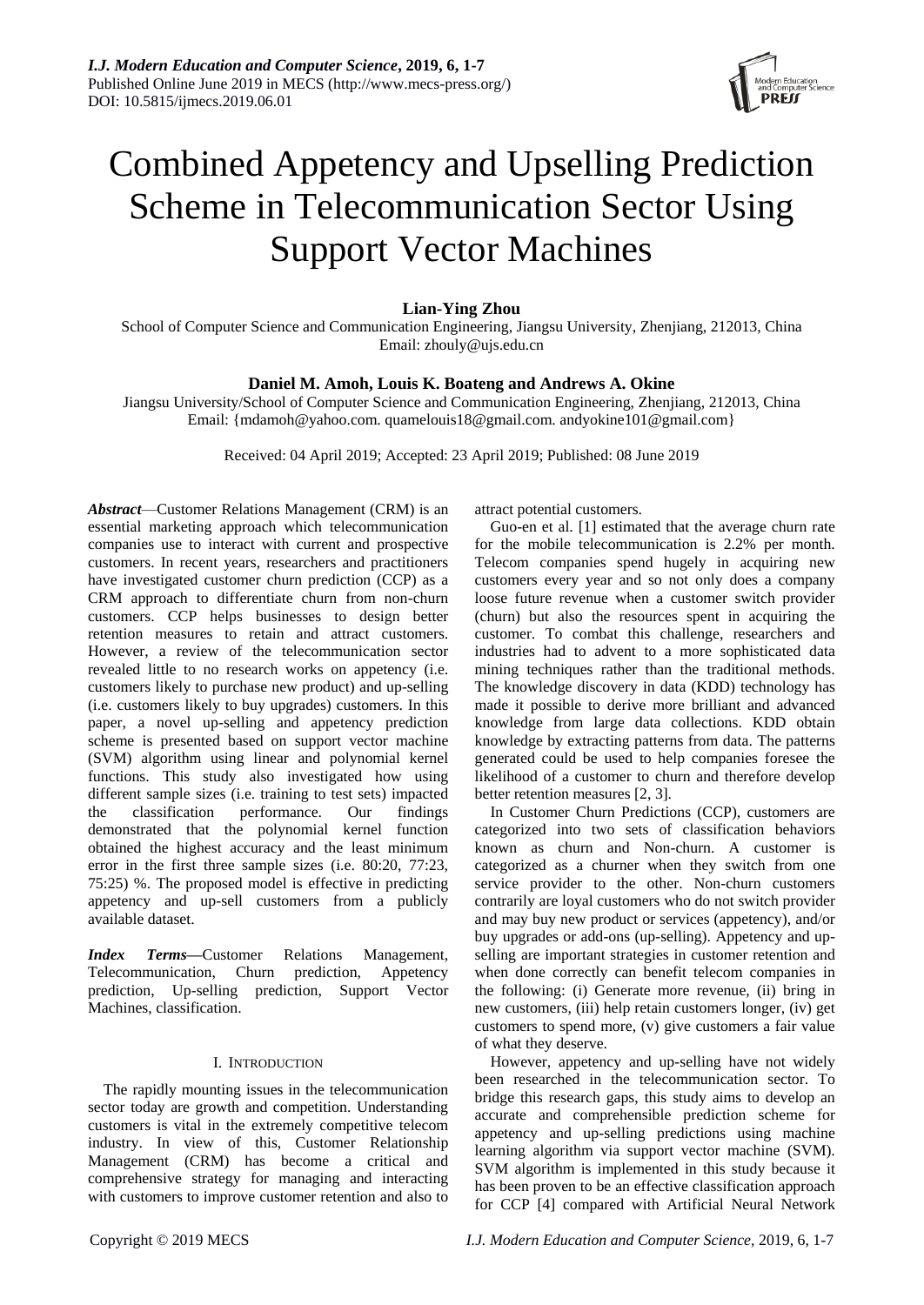(ANN), decision tree, logic regression and Naïve Bayesian classifiers.

# II. RELATED WORKS

Since customer churn is an important issue, several authors have been conducting investigations and proposing methods for churn prediction. Ammar et al. [5] presented a meta-heuristic based CCP approach using a hybridized form of firefly algorithm as the classifier. This approach compares every firefly with every other firefly to identify which one has the highest light intensity. The hybridized firefly algorithm provides effective and faster results. Bloemer et al. [6] suggested that a greater degree of customer satisfaction enhance the general performance of a company in the highly competitive telecom industry. Customer satisfaction has in recent years been the focus of most companies thereby giving birth to various machine learning techniques being applied for CCP. Amin et al. [2] proposed a rough set theory (RST) CCP method utilizing Exhaustive Algorithm (EA), Genetic Algorithm (GA), Covering Algorithm (CA), and the LEM2 Algorithm. The results indicated RST based on GA as the overall best performed method for knowledge extraction from publicly available telecom dataset. Caigny et al. [7] proposed a new hybrid algorithm, the logit leaf model (LLM) for better data classification. The proposed algorithm consists of two stages: a segmental phase where customer segments are identified using decision rules and a prediction phase where a model is created for every leaf of the tree. In this approach, LLM outperformed its building blocks i.e. logistic regression and decision tree with a significant predictive score.

SVM is a supervised learning method used for regression and classification analysis. It was developed at AT & T Bell laboratory by Vladimir Vapnik and his coworker [8]. It can be applied to pattern recognition, static function approximation and regression. SVM minimizes the upper bound on the actual risk based on the Structural Risk Management (SRM) principles in contrast to other classifiers which seek to minimize the empirical risk [9]. From a survey carried out by Umayaparvathi et al. [10] on the most frequently used CCP technique, they found SVM to out-perform neural network and decision tree. Kamya et al. also found SVM to be the most used CCP technique mostly due to its ability to be applied to both regression and classification. Niccolo et al. [11] proposed a CCP model using SVM based Area Under the Curve (AUC) method (SVMauc). The proposed method employed SVMauc parameter-selection for churn prediction. The results indicated that, SVMauc optimizes the generalization performance and the parameterselection improved the prediction performance. Guo-en et al. [1] proposed SVM approach aimed at minimizing the structural risk to improve prediction accuracy. The approach aims at detecting the infrastructure risks and determining the relations between them and customer churn. This approach enjoys high accuracy rate even with abundant attributes and nonlinear data.

# III. METHODOLOGY

In this section, the appetency and upselling classification scheme based on SVM is presented. We proceed to explain the theory behind SVM and the various SVM kernel functions that are adopted in this work. Ultimately, the basis of SVM posterior probability and its application in the proposed prediction scheme are detailed.

## *A. Support vector machine (SVM)*

Consider a classification task, in which data is separated into training and testing sets. Each instance in the training set contains one class label and several corresponding features or attributes. In SVM, the goal is to use the training data to produce a model which can predict the class label of each independent instance in the testing data based on their features or attributes. Let  $(x_i, y_i)$ , *i* = 1, ..., *l* be a training data set, where  $x_i \in R^n$ and  $y_i \in \{1, -1\}^l$ . *n* is the number of attributes of each input  $x_i$ ,  $y_i$  is the class label of input  $x_i$  and *l* is the number of training points [\[12\]](#page-5-0). Supposing the data is linearly separable, a hyperplane of the form described in (1) can be used to separate the two classes.

$$
w.x + b = 0 \tag{1}
$$

where  $w$  is a weight vector,  $x$  is input vector and  $b$  is bias [\[13\]](#page-5-1). The support vectors are the data points in the training set closest to the hyperplane. SVM finds the optimal hyperplane such that the separation between that hyperplane and the support vectors is maximized. Eliminating any or all of the support vectors would change the position of the optimal separating hyperplane, since they are the critical elements of the training set. In order to apply SVM to classify each instance in the testing data, the solution of the following optimization problem is required:

$$
\min_{w,b,\xi} \frac{1}{2} w^T w + C \sum_{i=1}^l \xi_i
$$

Subject to

$$
y_i\left(w^T\varphi(x_i)+b\right) \ge 1-\xi_i \tag{2}
$$

where  $\xi_i \geq 0$ .  $\varphi$  is a function which maps the training vectors  $x_i$  into a higher dimensional space such that SVM finds a linear separating hyper plane with the maximal margin between the classes in this space.  $C > 0$  is a regularization parameter of the error term  $[14]$ .  $\xi$  is a positive slack variable which is applied to enable SVM handle data that is not completely linearly separable.

# *B. Kernel Functions*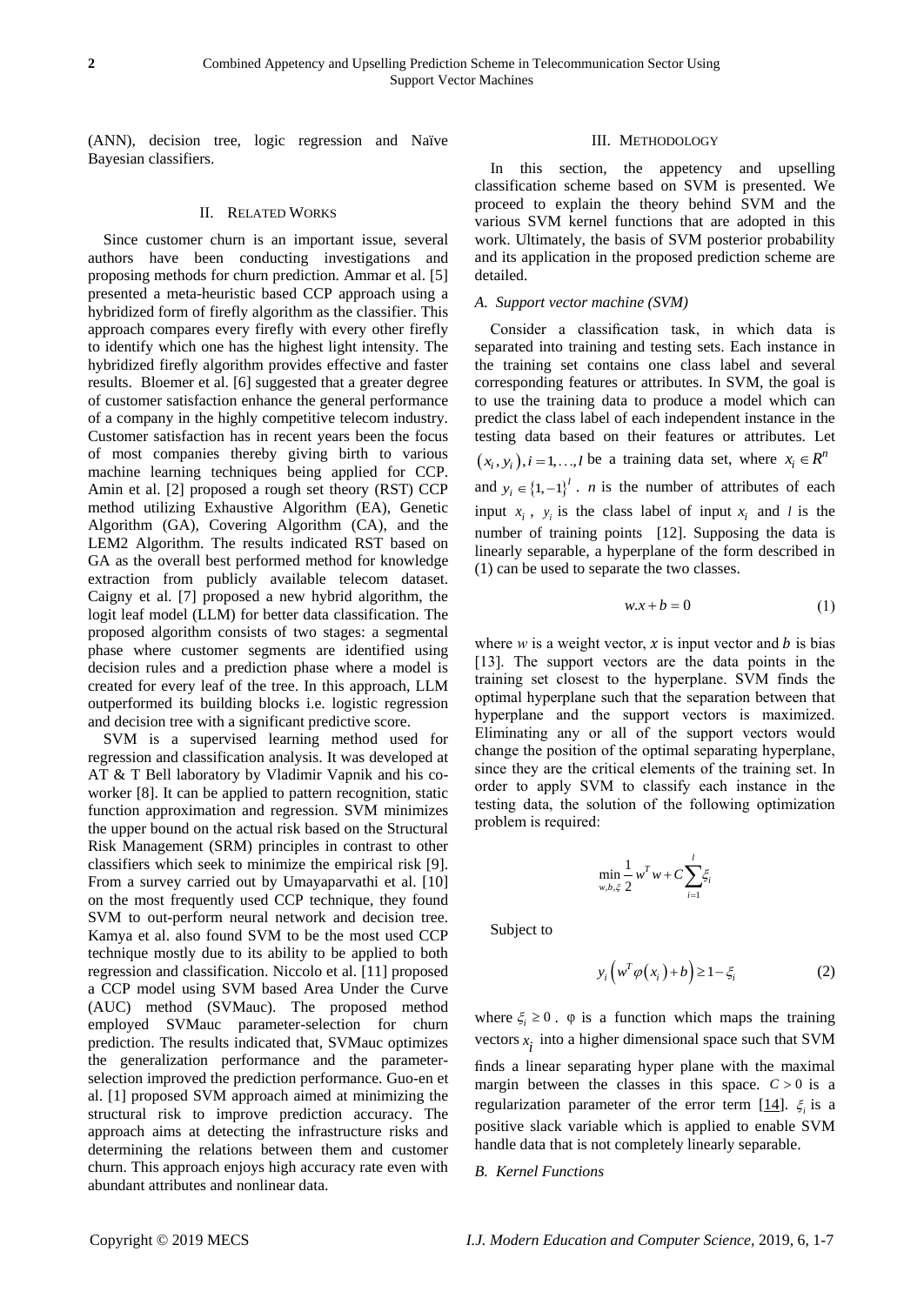Instead of using the original input attributes  $x_i$  in SVM,

some features  $\varphi(x_i)$  may rather be applied to get SVMs to learn in the high dimensional feature space [\[15\]](#page-5-3). Considering a feature mapping  $\varphi$ , the corresponding Kernel can be defined mathematically as

$$
K(x_i, x_j) = \varphi(x_i)^T \varphi(x_j)
$$
 (3)

 $K(x_i, x_j)$  could be easily solved by determining  $\varphi(x_i)$ and  $\varphi(x_j)$  computing their inner product without needing to identify or represent the vectors  $\varphi(x_i)$  explicitly.  $K(x_i, x_j)$  is a measure of the similarity between  $\varphi(x_i)$ and  $\varphi(x_i)$  , and consequently between the two independent attributes  $x_i$  and  $x_j$ . SVM makes predictions using a linear combination of kernel basis functions. The kernel defined by the function in (3) is known as the linear kernel and can work perfectly well for linearly separable data. On the other hand, non-linear kernels are required when data is not fully linearly separable. Therefore, we use a non-linear SVM kernel, the polynomial kernel, in addition to the linear kernel for classification purposes in this paper. The polynomial kernel is one of the quintessential non-linear kernels and can be defined by

$$
K(x_i, x_j) = \left(\gamma x_i^T x_j + r\right)^d, \gamma > 0 \tag{4}
$$

where  $\gamma$ , r and  $d$  are the parameters defining the kernel's behavior [\[16\]](#page-5-4).

#### *C. Posterior probability*

Posterior probability is a theory in Bayesian statistics used to determine the probability of an event given the knowledge of occurrence of other events that bear on it. It can be defined as the conditional probability of a random event or an uncertain proposition after considering key background information on randomly observed data [\[17\]](#page-5-5). Contextually, the term 'posterior' relates to a hypothesis of what can be ascertained through an understanding of how certain things occur, taking into account the relevant evidence. Posterior probability may be applied in classification to indicate the uncertainty of placing an observation in a particular class.

In machine learning, transforming class membership values into posterior probabilities allow for comparison and post-processing [\[18\]](#page-5-6). For SVM, the posterior probability is a function of the score  $P(s)$  that an instance *j* is in class  $y_j = \{-1,1\}$ . In the case of linearly separable data sets, the posterior probability is evaluated according to the step function (5).

$$
P(s) = \begin{Bmatrix} 0, & s_{j < \frac{max}{y_{i=-1}}} & S_{i} \\ \pi, & \max_{y_{i=-1}} & S_{i \leq S} & \max_{y_{i}=+1} & S_{i} \\ 1, & s_{j > \frac{max}{y_{i}=+1}} & S_{i} \end{Bmatrix}
$$
 (5)

where  $s_j$  is the score of the instance  $j;+1$  and ? denote the positive and negative classes, respectively;  $\pi$  is the prior probability that an instance is in the positive class. The following sigmoid function computes the posterior probabilities for linearly inseparable data classes:

$$
P(s_j) = \frac{1}{1 + exp(As_j + B)}
$$
 (6)

where the parameters  $A$  and  $B$  are the slope and intercept parameters, respectively [\[19\]](#page-6-0).

# *D. The Prediction Scheme*

In customer churn prediction, posterior probability using SVM is an indication of the probability of a customer to churn or remain with a service provider such as a mobile network operator. For customers who do not churn, they may want to buy new products or an upgrade. In other words, for a randomly selected customer, there could be a conditional probability of buying a new product or an upgrade only if he remains with the network provider. In this paper, a data set of customers' attributes and class labels (churn or non-churn) is used to train SVM algorithms so that it can make customer churn predictions based on randomly distributed testing data. The class membership scores that SVM evaluates to classify customers are subsequently transformed into posterior probabilities to make appetency and up-selling predictions. Our proposed prediction scheme leverages the posterior probability of belonging to a non-churn class to determine the level of a customer satisfaction. We postulate that the posterior probability is an indication of the level of customer's satisfaction with a mobile network provider's services. Customer satisfaction level is derived from a satisfaction score, which is calculated from the posterior probability of belonging to the non-churn class. We obtain the customer satisfaction score *c* of a customer *j* as  $c_j = \beta * P(s_j)$ , where  $P(s_j)$  is posterior probability of customer j being in the non-churn class based on its membership score s and  $\beta$ =10 is a score normalization factor. Based on a customer satisfaction level, we can make future inferences about his appetency and up-selling behavior as shown in Table 1.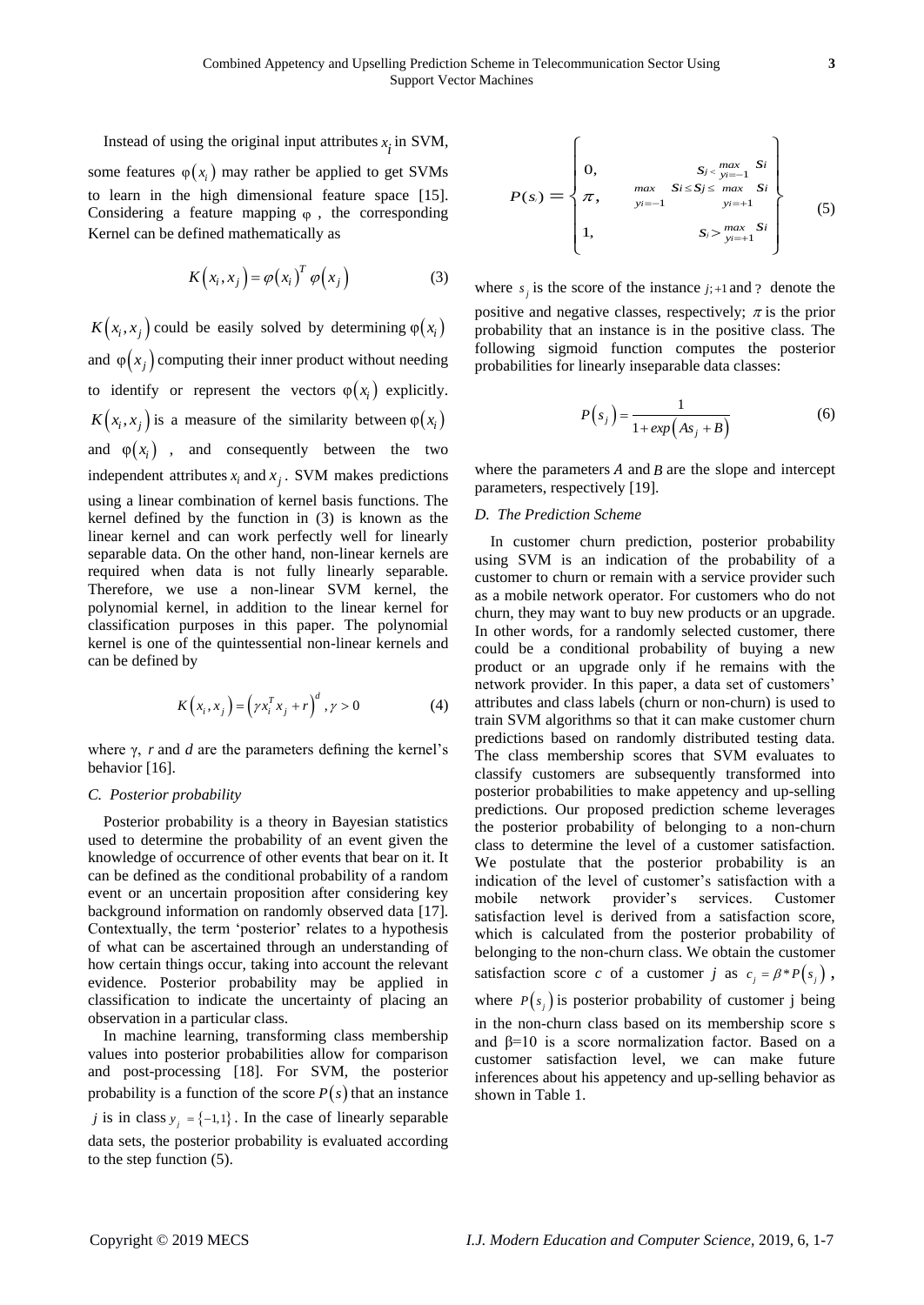Table 1. Customer satisfaction scores and attributions

| <b>Customer</b><br><b>Satisfaction Score</b> | <b>Customer</b><br><b>Satisfaction Level</b> | <b>Potential Customer</b><br><b>Attribute</b> |
|----------------------------------------------|----------------------------------------------|-----------------------------------------------|
|                                              |                                              | Remain                                        |
| $8 - 10$                                     | Very Satisfied                               | Upgrade                                       |
|                                              |                                              | Buy new<br>product                            |
| 6-7.99                                       | Satisfied                                    | Remain                                        |
|                                              |                                              | Upgrade                                       |
| 4-5.99                                       | Okay                                         | Remain                                        |
| $2 - 3.99$                                   | Not Satisfied                                | Switch but may return                         |
| $0-1.99$                                     | Very Dissatisfied                            | Switch and may never<br>return                |

# IV. EMPIRICAL ANALYSIS

#### *A. Data preparation and feature selection*

Acquiring actual dataset from telecom industries can be a great challenge due to customer privacy. Nonetheless, there are publicly available datasets for data analysis. Access to the dataset used in this study can be found at the University of California, Irvine, telecom dataset, UCI repository [20]. With 3333 instances consisting of 2850 (85.5%) non-churn (NC) and 483 (14.49%) churn (C) customers, this dataset is considered ideal for modeling. A series of experiments based on the proposed prediction framework is conducted out using MATLAB toolkit. Fig. 1 is a visual presentation of the proposed framework.

Table 2. Attribute description

| <b>Attribute</b> | <b>Description</b>                                   |  |
|------------------|------------------------------------------------------|--|
| account length   | No. of days a customer has been using the<br>service |  |
| Intl Plan        | If a customer has international plan or not          |  |
| VMail Plan       | If a customer has voice mail plan or not             |  |
| VMail_Msg        | Number of voice mail messages                        |  |
| Day_Mins         | Daytime minutes used by the customer                 |  |
| Day_Calls        | Daytime calls used by the customer                   |  |
| Eve Mins         | Evening time minutes used by the customer            |  |
| Eve Calls        | Evening time calls used by the customer              |  |
| Night_Mins       | Night time minutes used by the customer              |  |
| Night_calls      | Night time calls used by the customer                |  |
| Intl Mins        | Minutes of calls made whiles abroad                  |  |
| Intl Calls       | Calls made whiles abroad                             |  |
| CustSer calls    | Number of calls made to customer care center         |  |
| Churn?           | 1 for churners and 0 for non-churners                |  |

To reduce computational cost, feature selection has become an important process in knowledge discovery [21, 22]. There are 21 attributes in the dataset used in this study. However, not all attributes in a dataset are suitable for modeling [23]. Some attributes are unique and contain no predictive value, therefore they cannot be used in modeling. In this dataset, the "state, area code, phone number" presents customer information, and "the four charge attributes" have been eliminated since they do not contain relevant information for prediction [4]. Categorical values are normalized by converting 'yes' or 'no' and 'true' or 'false' into 1s and 0s. 3. Oversampling was performed on the training set by duplicating the minority class (churn) to obtain almost equal number of minority to majority class. Table 2 describes the influential attributes used in the modeling process.



Fig. 1. Visualization of proposed prediction framework.

# *B. Data Partition*

In other to evaluate the performance of a trained prediction model, a different set of data other than the one it was trained on is required for validating. This new set of data is the validation set. Validation ensures the model remembers the instances it was trained on and to perform well on unseen new instances [24]. In this paper, we presented a random sampling sizes of  $(70 - 80)$  % training set to  $(30 - 20)$  % test set for finding how they impact the classifier's decision. Table 3 describes the training and test datasets after partitioning.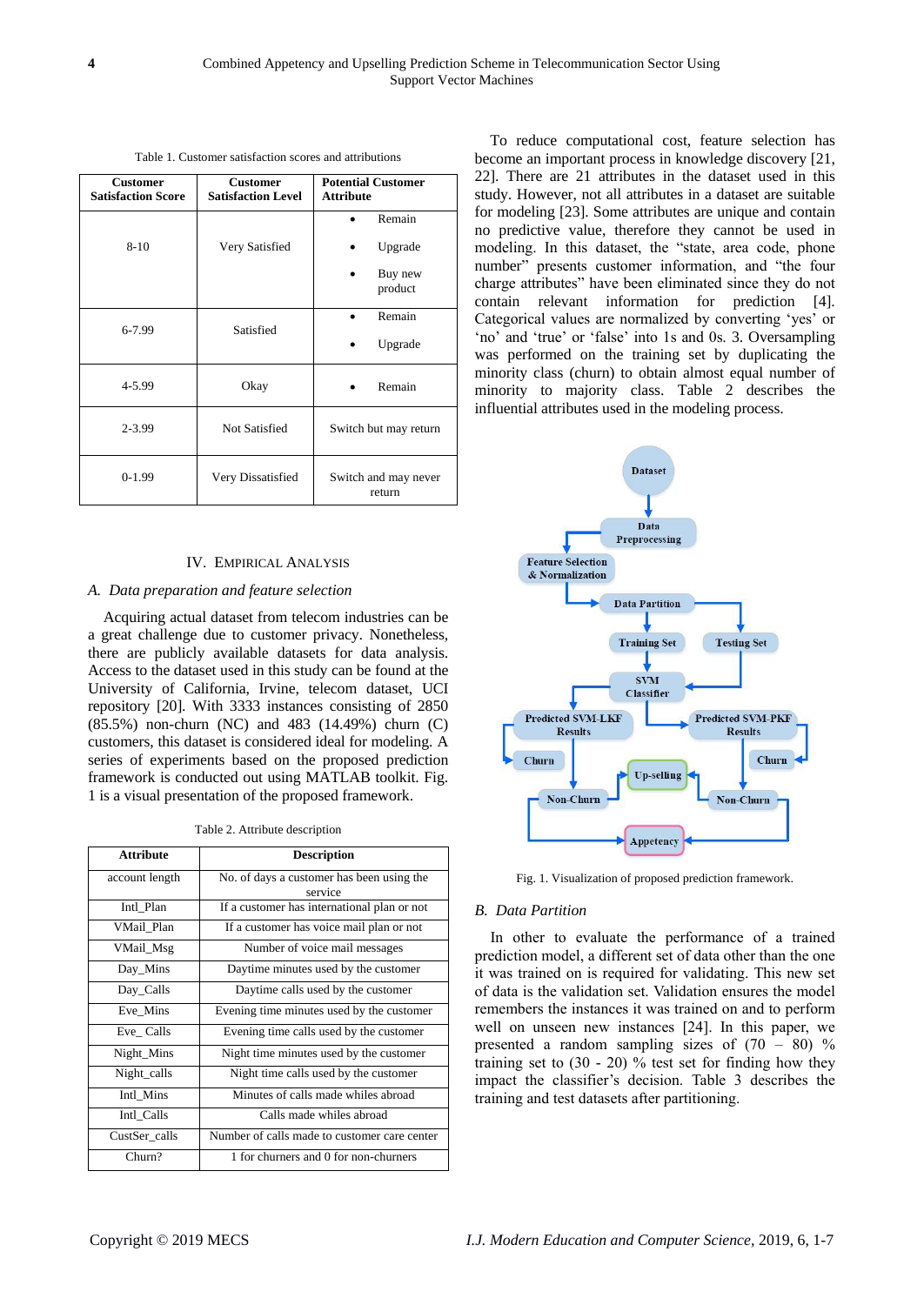| <b>Training set</b><br>$(\%)$ | <b>Observations</b> | Test set $(\% )$ | <b>Observations</b> |
|-------------------------------|---------------------|------------------|---------------------|
| 80                            | 2667                | 20               | 666                 |
| 77                            | 2567                | 23               | 766                 |
| 75                            | 2500                | 25               | 833                 |
| 72                            | 2400                | 28               | 933                 |
| 70                            | 2333                | 30               | 1000                |

Table 3. Distribution of training and test set

#### V. RESULTS AND DISCUSSIONS

This section explores the performance of the proposed study and evaluates the results of the different kernel functions through standard evaluation measures. In subsection A, the churn predictions accuracy results of both models are discussed. Subsection B presents the predicted results of the number of likely up-selling and appetency customers. The least minimum predicted errors of both kernels in subsection C.

#### *A. Churn Accuracy Prediction*

In this section, the accuracy results of both kernels in terms of correctly predicted churn and non-churn customers are evaluated. It is observed that both proposed models exhibit different performance using different sample sizes. The linear kernel however, has the lowest accuracy of 83.203% using a sample size of 77:23%. Fig. 2 demonstrate that polynomial kernel function obtained the best prediction accuracy of 91.67% using a sample size of 77:23% and an overall accuracy of (above 90%) as compared to linear kernel function which predicted an accuracy of 84.19% using a sample size of 75:25% and an overall accuracy of (above 83%).



Fig.2. Accuracy of churn prediction

## *B. Number of likely up-sell and appetency customers*

In general, the number of predicted appetency and upsell customers increases when the sample size is reduced because there is an increase in non-churn predictions. However, for linear kernel, a change in sample size from (77:23 to 75:25) % slightly reduces the number of predicted appetency customers. Using a sample size of 70:30, the linear kernel predicted the maximum number of upselling (988 customers) and appetency (817 customers) as shown in tables 4 and 5.

Table 4. No. of likely up-sell customers

| Sample sizes $(\% )$ | <b>Linear</b> | Polynomial |
|----------------------|---------------|------------|
| 80:20                | 627           | 572        |
| 77:23                | 767           | 654        |
| 75:25                | 786           | 715        |
| 72:28                | 925           | 803        |
| 70:30                | 988           | 863        |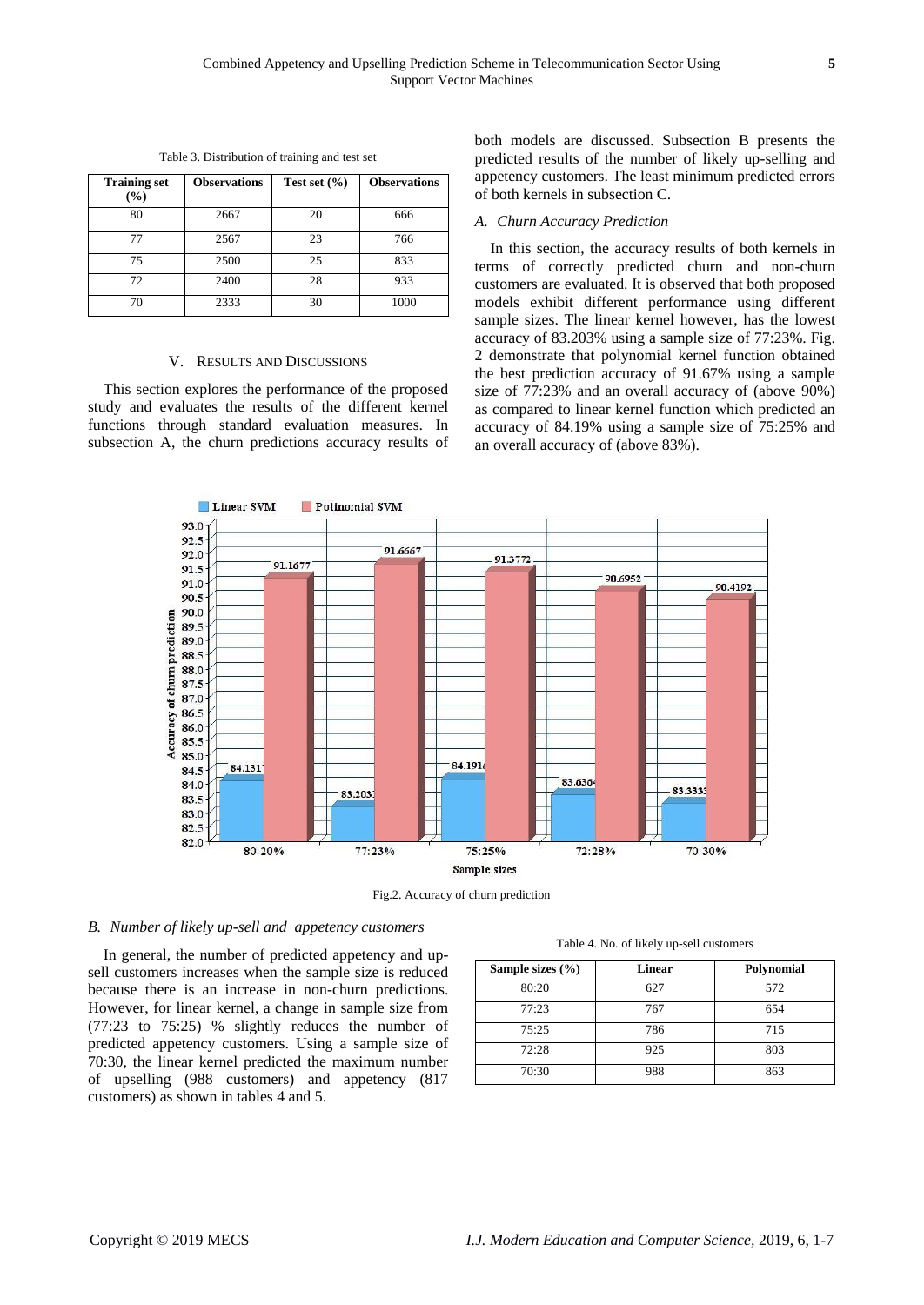| Sample sizes $(\% )$ | Linear | Polynomial |
|----------------------|--------|------------|
| 80:20                | 510    | 522        |
| 77:23                | 690    | 598        |
| 75:25                | 677    | 651        |
| 72:28                | 764    | 735        |
| 70:30                | 817    | 793        |

Table 5. No. of likely appetency customers

### *C. Minimum error (ME)*

This section discusses the results of the ME of the prediction models. These errors are generated when a churner is rather predicted as a non-churner. A wrong non-churn prediction will lead to an error in appetency and up-selling predictions. Table 6 reflects the comparison of predicted errors of our proposed models in up-selling and appetency using different sample sizes. It can be seen that the polynomial kernel predicted the least ME value in up-selling of 0.0587 using a sample size of 75:25% compared with the linear kernel with least ME value of 0.1388 using a sample size of 80:20% in upselling. Also in appetency, polynomial kernel predicted the least ME value of 0.0364 using a sample size of 80:20%. The linear kernel on, the other hand, predicted a least ME value of 0.0765 using a sample size of 80:20%. In general, polynomial kernel function predicted the least ME across all sample size.

Table 6. Me of linear and polynomial kernel functions

|                 |        | <b>Up-selling</b> |        | Appetency  |
|-----------------|--------|-------------------|--------|------------|
| Sample<br>sizes | Linear | Polynomial        | Linear | Polynomial |
| 80:20           | 0.1388 | 0.0594            | 0.0765 | 0.0364     |
| 77:23           | 0.1669 | 0.0596            | 0.142  | 0.0385     |
| 75:25           | 0.1412 | 0.0587            | 0.099  | 0.0369     |
| 72:28           | 0.16   | 0.0648            | 0.127  | 0.0422     |
| 70:30           | 0.1609 | 0.0718            | 0.1248 | 0.0492     |

### VI. CONCLUSION

This paper presents a novel up-selling and appetency prediction scheme using SVM algorithm with two different kernel functions. After evaluation of the results, it was observed that polynomial kernel function had the highest accuracies (above 91%) for the first three sample size (i.e. 80:20, 77:23, 75:25) % in predicting both churners and non-churners compared with the linear kernel function. The proposed scheme speculates using the posterior probability of customers whether a nonchurner will buy a new product or buy an upgrade. Again the polynomial kernel function predicted the least minimum error and therefore is considered to be the best model for appetency and up-selling predictions in telecommunications. Also using different sampling sizes revealed that a range of sample sizes equally have an effective prediction performance on the model. This will be beneficial to both researchers and mobile companies to

incorporate different sample sizes rather than focusing on the sample size that obtained the highest accuracy. Future studies could be to investigate with other models and compare to our results for statistical evaluation. Furthermore, more data on customer appetency and upselling behavior will be examined.

#### **REFERENCES**

- [1] Xia, G.-e. and W.-d. Jin, Model of Customer Churn Prediction on Support Vector Machine. Systems Engineering - Theory & Practice, 2008. 28(1): p. 71-77.
- [2] Amin, A., et al., Customer churn prediction in the telecommunication sector using a rough set approach. Neurocomputing, 2017. 237: p. 242-254.
- [3] Rodan, A., et al., A Support Vector Machine Approach for Churn Prediction in Telecom Industry. Vol. 17. 2014.
- [4] Ionut Brandusoiu, G.T., Churn Prediction in the Telecommunications Sector using Support Vector machines. Annals of the University of Oradea, 2013. Volume xxii (xii), 2013/1.
- [5] Ahmed, A. and D. Maheswari Linen, A review and analysis of churn prediction methods for customer retention in telecom industries. 2017. 1-7.
- [6] Bloemer, J., K. de Ruyter, and P. Peeters, Investigating drivers of bank loyalty: the complex relationship between image, service quality and satisfaction. 1998. 16(7): p. 276-286.
- [7] De Caigny, A., K. Coussement, and K. De Bock, A New Hybrid Classification Algorithm for Customer Churn Prediction Based on Logistic Regression and Decision Trees. Vol. 269. 2018.
- [8] Vapnik, V.N., The nature of statistical learning theory. 1995: Springer-Verlag. 188.
- [9] Coussement, K. and D. Van den Poel, Churn prediction in subscription services: An application of support vector machines while comparing two parameter*-*selection techniques. Expert Systems with Applications, 2008. 34(1): p. 313-327.
- [10] V. Umayaparvathi, K.I., A Survey on Customer Churn Prediction in Telecom Industry: Datasets, Methods and Metrics. International Research Journal of Engineering and Technology (IRJET), 2016. 03(04).
- [11] Gordini, N. and V. Veglio, Customers churn prediction and marketing retention strategies. An application of support vector machines based on the AUC parameterselection technique in B2B e-commerce industry. Industrial Marketing Management, 2017. 62: p. 100-107.
- <span id="page-5-0"></span>[12] Fletcher, T., Support Vector Machines Explained. 2009.
- <span id="page-5-1"></span>[13] R. Berwick, V.I., An Idiot's guide to Support vector machines (SVMs) 2003.
- <span id="page-5-2"></span>[14] Ng, A., CS229 Lecture notes. 2000.
- <span id="page-5-3"></span>[15] Noble, W.S., What is a support vector machine? Nature Biotechnology, 2006. 24: p. 1565.
- <span id="page-5-4"></span>[16] Hsu, C., C. Chang, and C. Lin, A practical guide to support vector classification. Vol. 101. 2008. 1396-1400.
- <span id="page-5-5"></span>[17] Duan, K., et al., Multi-Category Classification by Soft-Max Combination of Binary Classifiers. 2003. 125-134.
- <span id="page-5-6"></span>[18] Qing, T., et al., Posterior probability support vector Machines for unbalanced data. IEEE Transactions on Neural Networks, 2005. 16(6): p. 1561-1573.